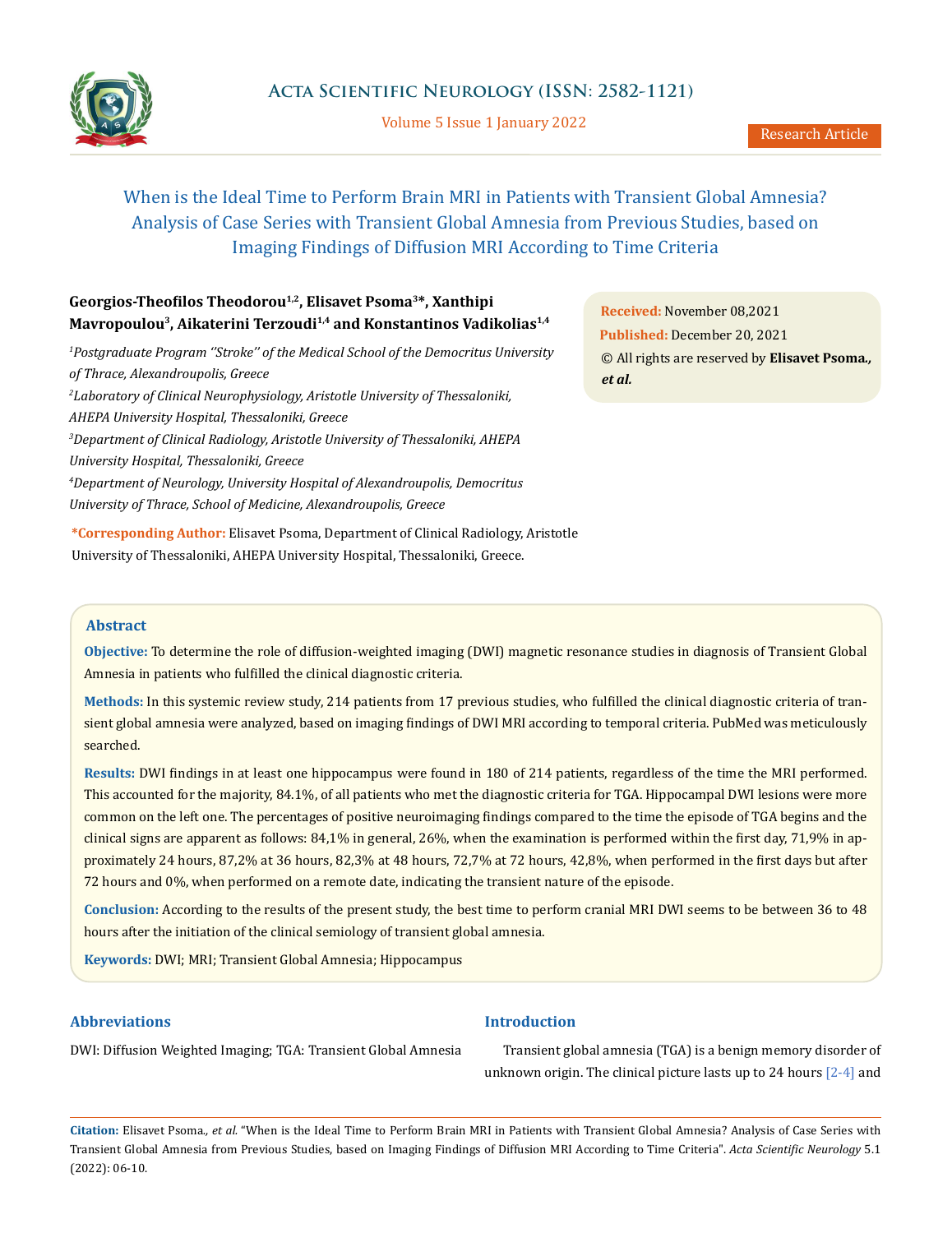is characterized by transient prospective and retrospective amnesia with neither disturbance of the level of consciousness nor focal neurologic signs [5-8]. High signal isolated punctate hippocampal lesions, at DWI, in CA1 area of the hippocampus, as a manifestation of dysfunction of this area, is a very common finding  $[6,9,10-11]$ .

At the onset of the condition, in almost 80 - 90% of patients, there is transient disturbance in the DWI of the hippocampus  $[12]$ . These neuroimaging findings are absent after two weeks, as are findings from the T2 and FLAIR sequences  $[6]$ .

With the present study, we start from the fact that high signal at MRI DWI in the medial temporal lobes is a very common finding in patients with TGA  $[13-15]$  and we try to identify what is the best time to perform DWI. We reviewed case reports and case series of patients with TGA, independently of their years of age, to stratify the imaging findings of DWI MRI according to time criteria.

#### **Materials and Methods**

PubMed was used to identify studies, case reports and case series, which described the findings of MRI diffusion sequence in patients who met the diagnostic criteria of transient global amnesia. We used the following terms to investigate our subject: TGA, MRI, DWI, time criteria. Patients of any age with TGA were selected. Only studies in the English language published from 1998 to the first months of 2020 were selected. In case of studies that were conducted in the same country with common authors, we selected only the one with the highest number of cases, to ensure objectivity, by avoiding recurrence of the same cases, and greater representativeness through the largest number of patients. An absolute selection criterion of the studies was the clear documentation of the time of the MRI DWI examination compared to the time of presentation. With this methodology, 17 studies were selected from total 58 studies. Subsequently, the patients who met the diagnostic criteria for transient global amnesia, were accounted and stratified about the presence of high signal in hippocampus at the DWI, according to the time between the onset of memory impairment and when MRI was performed. Diffusion disorders were observed exclusively in one or both hippocampi and reported. Otherwise, patients with findings in other cerebral locations, as in the thalamus or cerebellum, were excluded. The results of the analyses are shown in detail in the table below (Table 1).

| <b>No</b>       | Study/year            | $\mathbf n$ | Nt < 24h | $Nt = 24h$ | $Nt = 36h$ | $Nt = 48h$ | $Nt = 72h$ | Nt > 72h | $Nt \sim$ |
|-----------------|-----------------------|-------------|----------|------------|------------|------------|------------|----------|-----------|
| $\mathbf{1}$    | Demas 2019 [2]        | 2/2         |          |            |            | 1/1        | 1/1        |          |           |
|                 |                       |             |          |            |            | 1B         | 1B         |          |           |
| 2               | K.Jan and S. Chuin    | 1/1         |          |            | 1/1        |            |            |          |           |
|                 | 2018 [10]             |             |          |            | 1R         |            |            |          |           |
| 3               | Inokuchi 2016 [11]    | 1/1         | 0/1      | 1/1        |            |            |            |          |           |
|                 |                       |             |          | 1B         |            |            |            |          |           |
| 4               | Abreu Junior 2018 [3] | 5/5         | 0/1      | 2/2        | 3/3        |            |            |          |           |
|                 |                       |             |          | 1L, 1B     | 1L,1R,1B   |            |            |          |           |
| 5               | Bartsch 2006 [7]      | 30/41       | 8/14     | 5/7        |            | 8/12       | $6/9$ 4R,  | 1/1      |           |
|                 |                       |             | 4L,1R,3B | 3L,1R      |            | 4R,4L      | 1B,1L      | 1R       |           |
|                 |                       |             |          | 1B         |            |            |            |          |           |
| 6               | Jian Li 2012 [8]      | 1/1         | 1/1      | 0/1        |            |            |            |          |           |
|                 |                       | 1B          | 1B       |            |            |            |            |          |           |
| $7\overline{ }$ | Jungeun Kim 2012      | 96/111      |          | 78/111     | 96/111     |            |            |          |           |
|                 | $[13]$                |             |          | 32L        | 37L,28R    |            |            |          |           |
|                 |                       |             |          | 30R        | 31B        |            |            |          |           |
|                 |                       |             |          | 16B        |            |            |            |          |           |
| 8               | Sedlaczek 2004 [14]   | 26/31       | 2/31     | 23/31      |            | 26/31      |            | 0/2      |           |
|                 |                       | 15L,6R,5B   |          |            |            |            |            |          |           |
| 9               | Strupp 1998 [4]       | 7/10        | 2/2      | 4/4        | 2/2        |            |            | 0/2      |           |
|                 |                       | 3B,4L       |          |            |            |            |            |          |           |
| 10              | CianFoni 2005 [12]    | 4/4         |          |            |            | 2/2        | 1/1        | 1/1      | 0/1       |

### **Citation:** Elisavet Psoma*., et al.* "When is the Ideal Time to Perform Brain MRI in Patients with Transient Global Amnesia? Analysis of Case Series with Transient Global Amnesia from Previous Studies, based on Imaging Findings of Diffusion MRI According to Time Criteria". *Acta Scientific Neurology* 5.1 (2022): 06-10.

07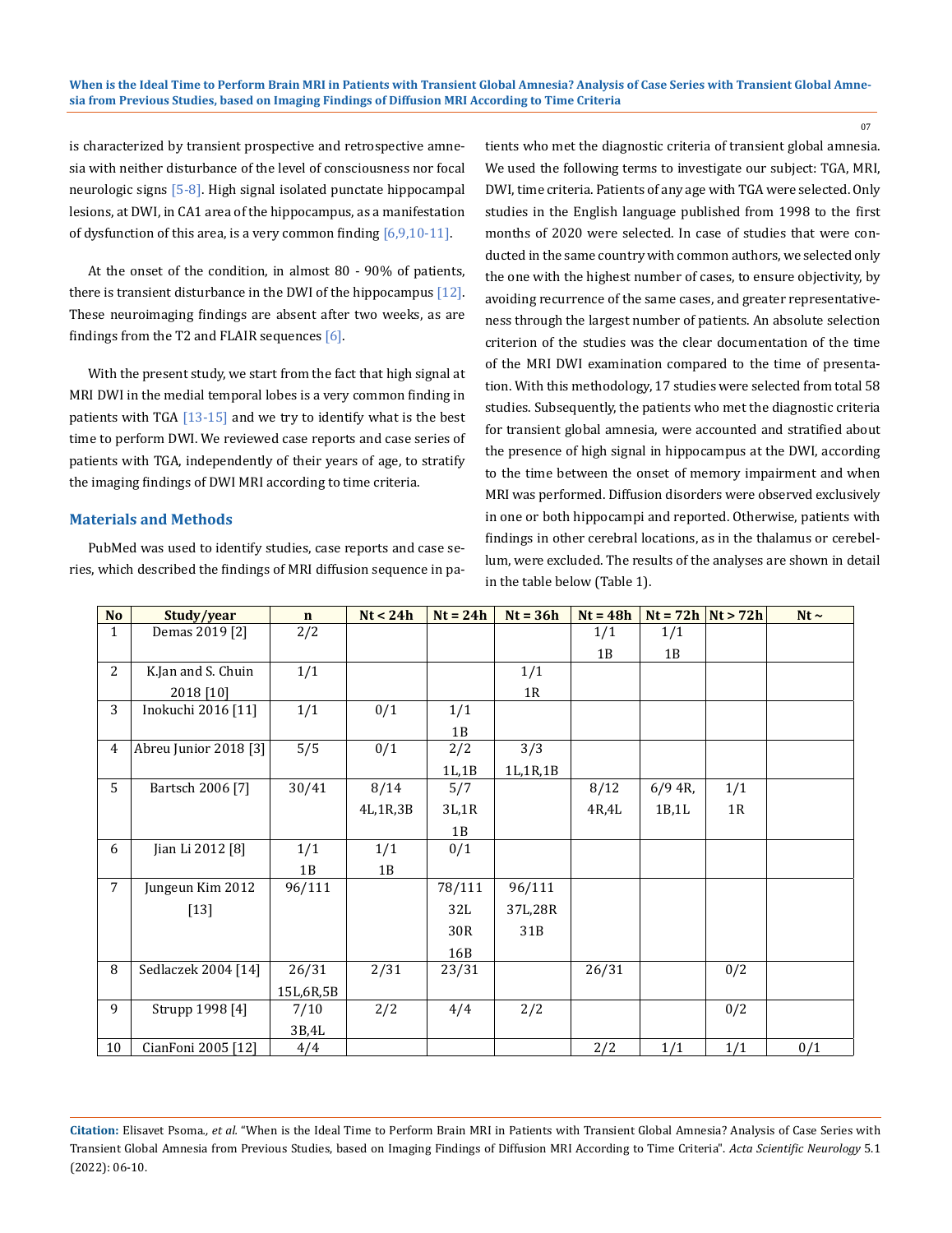**When is the Ideal Time to Perform Brain MRI in Patients with Transient Global Amnesia? Analysis of Case Series with Transient Global Amnesia from Previous Studies, based on Imaging Findings of Diffusion MRI According to Time Criteria**

| 11 | Kuan-Yu Lin 2020      | 1/1     |       |         |                | 1/1   |       |        |          |
|----|-----------------------|---------|-------|---------|----------------|-------|-------|--------|----------|
|    | $[16]$                | 1R      |       |         |                | 1R    |       |        |          |
| 12 | Matsui 2002 [17]      | 1/1     |       |         |                | 1/1   |       |        | 0/1(14d) |
|    |                       | 1R      |       |         |                | 1R    |       |        |          |
| 13 | Wilkinson 2013 [18]   | 1/1     |       |         |                | 1/1   |       |        | 0/1(23d) |
|    |                       | 1B      |       |         |                | 1B    |       |        |          |
| 14 | Alastair John Stewart | 1/1     |       |         |                | 1/1   |       |        |          |
|    | 2015 [19]             | 1B      |       |         |                | 1B    |       |        |          |
| 15 | Della Marca 2010 [15] | 1/1     |       |         | 1/1            |       |       |        | 0/1(60d) |
|    |                       | 1L      |       |         | 1 <sub>L</sub> |       |       |        |          |
| 16 | Atsuhib               | 1/1     |       |         |                |       |       | 1/1    | 0/1      |
|    | Sugiyama 2015 [20]    | 1R      |       |         |                |       |       | 1R(5d) | (>100d)  |
| 17 | Jone Bocos-Portillo   | 1/1     |       |         |                | 1/1   |       |        |          |
|    | 2018 [21]             | 1B      |       |         |                | 1B    |       |        |          |
|    | Total                 | 180/214 | 13/50 | 113/157 | 103/118        | 42/51 | 8/11  | 3/7    |          |
|    | Percentage %          | 84,1%   | 26%   | 71,9%   | 87,2%          | 82,3% | 72,7% | 42,8%  | $0\%$    |

#### **Table 1**

Table 1 the serial number of the study, Study/Year: we mention the first name of the author of each study and the publication date, in order to certify that there are no repetitive results, having the same source of patients. n: the number of positive results divided by the total number of MRI exams in each study. Nt < 24h: the number of patients who had findings in DWI when the examination was performed in up to 24 hours of the beginning of the clinical presentation, divided by the number of patients who had an MRI at this time period. Nt = 24h: the number of patients who had findings in DWI when the examination was performed at 24 hours of the beginning of the clinical presentation, divided by the number of patients who had an MRI at this time period. Nt = 36h: the number of patients who had findings in DWI when the examination was performed at 36 hours of the beginning of the clinical presentation, divided by the number of patients who had an MRI at this time period. Nt = 48h: the number of patients who had findings in DWI when the examination was performed at 48 hours of the beginning of the clinical presentation, divided by the number of patients who had an MRI at this time period. Nt = 72h: the number of patients who had findings in DWI when the examination was performed at 72 hours after the beginning of the clinical presentation, divided by the number of patients who had an MRI at this time period. Nt > 72h: the number of patients who had findings in DWI when the examination was performed at the first days after the beginning of the clinical presentation, and after 72 hours, divided by the number of patients who had an MRI at this time period. Nt  $\sim$ : the number

of patients who had findings in DWI, when the examination was performed in a long time, after the day of the episode, divided by the number of patients who had MRI exam in that time. B: bilateral finding in the hippocampus. L: finding only in the left hippocampus. R: finding only in the right hippocampus.

08

#### **Results**

We found that in 180 of 214 patients there were imaging findings in DWI, in at least one hippocampus, regardless of the time the MRI performed. This accounted for the majority, 84.1%, of all patients who met the diagnostic criteria for TGA. Some patients underwent more than one MRI examinations. The total number of MRI examinations with findings in the DWI sequence were 248. Of these 103 showed localizations with high signal in the left hippocampus, 79 in the right hippocampus and 68 had bilateral findings. The findings included mostly spotted areas of high signal either in one area or multiple, including multiple areas of the same hippocampus. In all patients who underwent follow-up neuroimaging, in a time frame of over 2 weeks, the initial findings had resolved.

The percentages of positive neuroimaging findings compared to the time the episode of TGA begins and the clinical signs are apparent as follows: 84,1% in general, 26%, when the examination is performed within the first day, 71,9%, when performed in approximately 24 hours, 87,2%, when performed at 36 hours, 82,3%, when performed at 48 hours, 72,7%, when performed at 72 hours,

**Citation:** Elisavet Psoma*., et al.* "When is the Ideal Time to Perform Brain MRI in Patients with Transient Global Amnesia? Analysis of Case Series with Transient Global Amnesia from Previous Studies, based on Imaging Findings of Diffusion MRI According to Time Criteria". *Acta Scientific Neurology* 5.1 (2022): 06-10.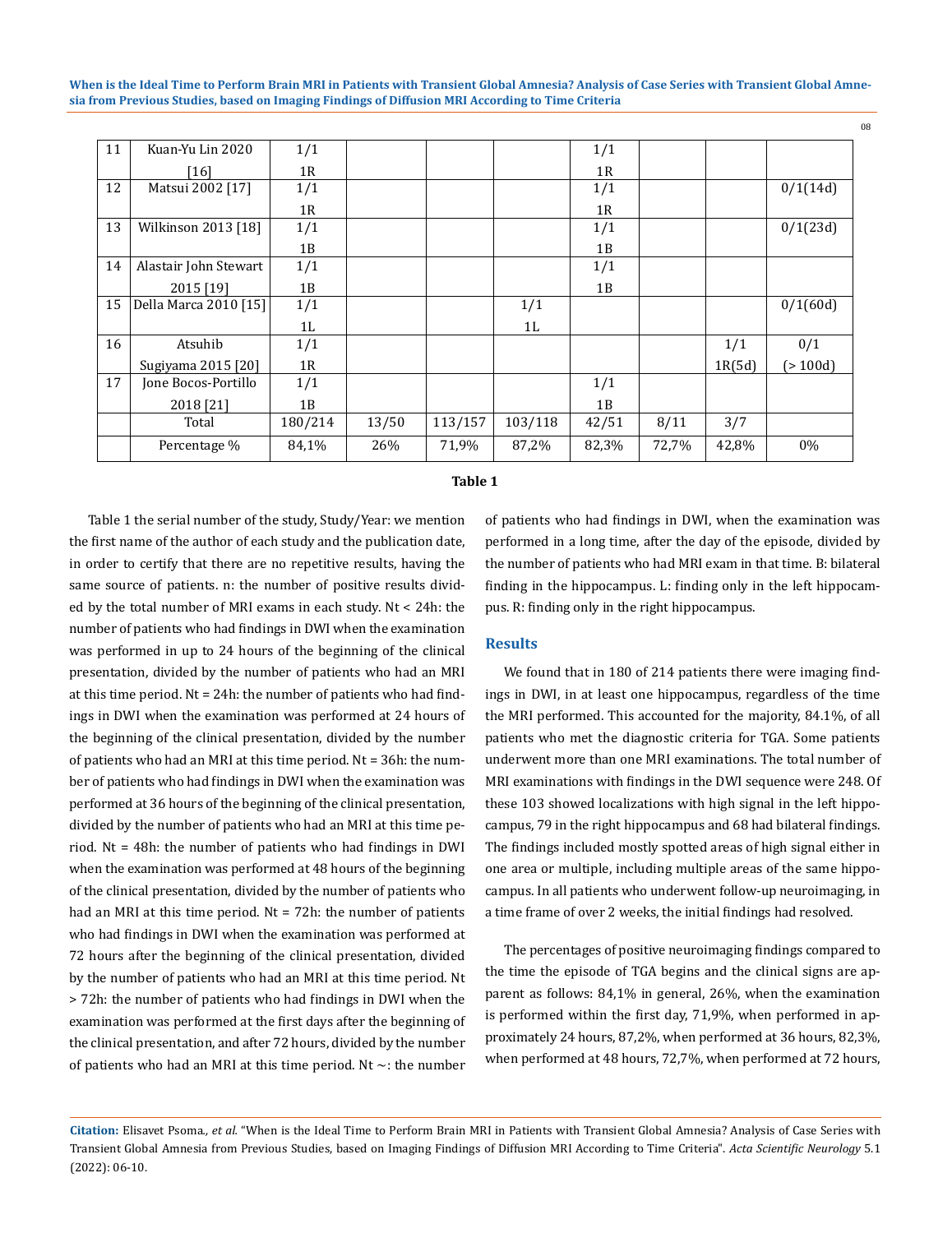42,8%, when performed in the first days but after 72 hours and 0%, when performed on a remote date, indicating the transient nature of the episode.

#### **Discussion**

Transient global amnesia (TGA) is a disease of unknown cause. The clinical picture lasts up to 24 hours and is characterized by transient prospective and retrospective amnesia with neither disturbance of the level of consciousness nor focal neurologic semiology [5,6,16,17]. High signal focal lesions, at MRI DWI, in CA1 area of the hippocampus, as a manifestation of dysfunction of this area, is a very common finding  $[6,9]$ .

Caplan first formulated the diagnostic criteria of TGA, which Hodges and Warlow, and subsequently Quinette., *et al.* Later analyzed and certified [1].

Despite the various proposed theories about etiology, TGA remains a disease of unknown cause. At the onset of the condition, in almost 80 - 90% of patients, there is transient disturbance in the MRI DWI of the hippocampus, as we can see in this study. These neuroimaging findings are absent after two weeks, as are findings from the T2 and FLAIR sequences  $[6]$ .

According to the present study an imaging finding of diffusion disturbance in the hippocampus is quite specific to the diagnosis of TGA and particularly sensitive, especially when the examination is performed within the first three days from the start of the episode. The sensitivity of the MRI-DWI examination in diagnosing TGA is variable and depends largely on the time it was performed following the beginning of the episode. The percentages of positive neuroimaging findings have the following distribution: 84,1% in general, 26% when the examination is performed within the first day, 71,9% in approximately 24 hours, 87,2%, when performed at 36 hours, 82,3% at 48 hours, 72,7% at 72 hours, 42,8% when performed in the first days but after 72 hours and we have no neuroimaging findings when performed on a remote date, indicating the transient nature of the episode.

Combining the above percentages with the standard knowledge that the clinical semiology of transient global amnesia resolves at most in 24 hours, we can interestingly conclude that the imaging findings in the DWI sequence appear, mainly, after the clinical semiology and obvious symptomatology of transient global amnesia have resolved. That is, the imaging findings are absent when clinical semiology is present, while on the contrary we have positive imaging findings when the semiology has almost completely receded.

In this study we recognize that there are some limitations. First, we do not have accurate information for all patients studied, for instance the presence of vascular risk factors or for about the duration of the episode, somewhat that differentiate the pure TGA from the transient epileptic amnesia  $[1]$ . Additionally, and most importantly in only 6 studies of the 17 the patients underwent follow-up brain MRI. Based on that someone would raise the objection that the different percentages of positive neuroimaging findings compared to the time the episode of TGA begins could be random and that the clinical episodes were transient ischemic attacks rather than TGA. All the objections are rational and reveal some limitations about this study. However, in the last question we can answer that hippocampal infarctions from posterior cerebral artery ischemia, have different size and different topography, compared to the localization of the diffusion restriction on MRI in patients with transient global amnesia affecting the CA1 region and the punctuated distribution that are highly characteristic in TGA [22].

#### **Conclusion**

According to the results of the present study, the best time to perform MRI DWI seems to be between 36 to 48 hours after the initiation of the clinical features of transient global amnesia preferably observed by a clinician. We believe that a more detailed prospective study with accurate information about personal and family medical history precipitating incidents, vascular risk factors, episode duration and a plan of neuroimaging follow-up for all patients on a remote date after the clinical incident, could be more precise.

### **Study Funding**

No targeted funding reported.

#### **Conflict of Interest**

Nothing to declare.

#### **Bibliography**

1. [Hodges JS and Warlow CP. "Syndromes of transient amnesia:](https://pubmed.ncbi.nlm.nih.gov/2266362/)  [towards a classification. A study of 153 cases".](https://pubmed.ncbi.nlm.nih.gov/2266362/) *Journal of Neu[rology, Neurosurgery, and Psychiatry](https://pubmed.ncbi.nlm.nih.gov/2266362/)* 53 (1990): 834-843.

09

**Citation:** Elisavet Psoma*., et al.* "When is the Ideal Time to Perform Brain MRI in Patients with Transient Global Amnesia? Analysis of Case Series with Transient Global Amnesia from Previous Studies, based on Imaging Findings of Diffusion MRI According to Time Criteria". *Acta Scientific Neurology* 5.1 (2022): 06-10.